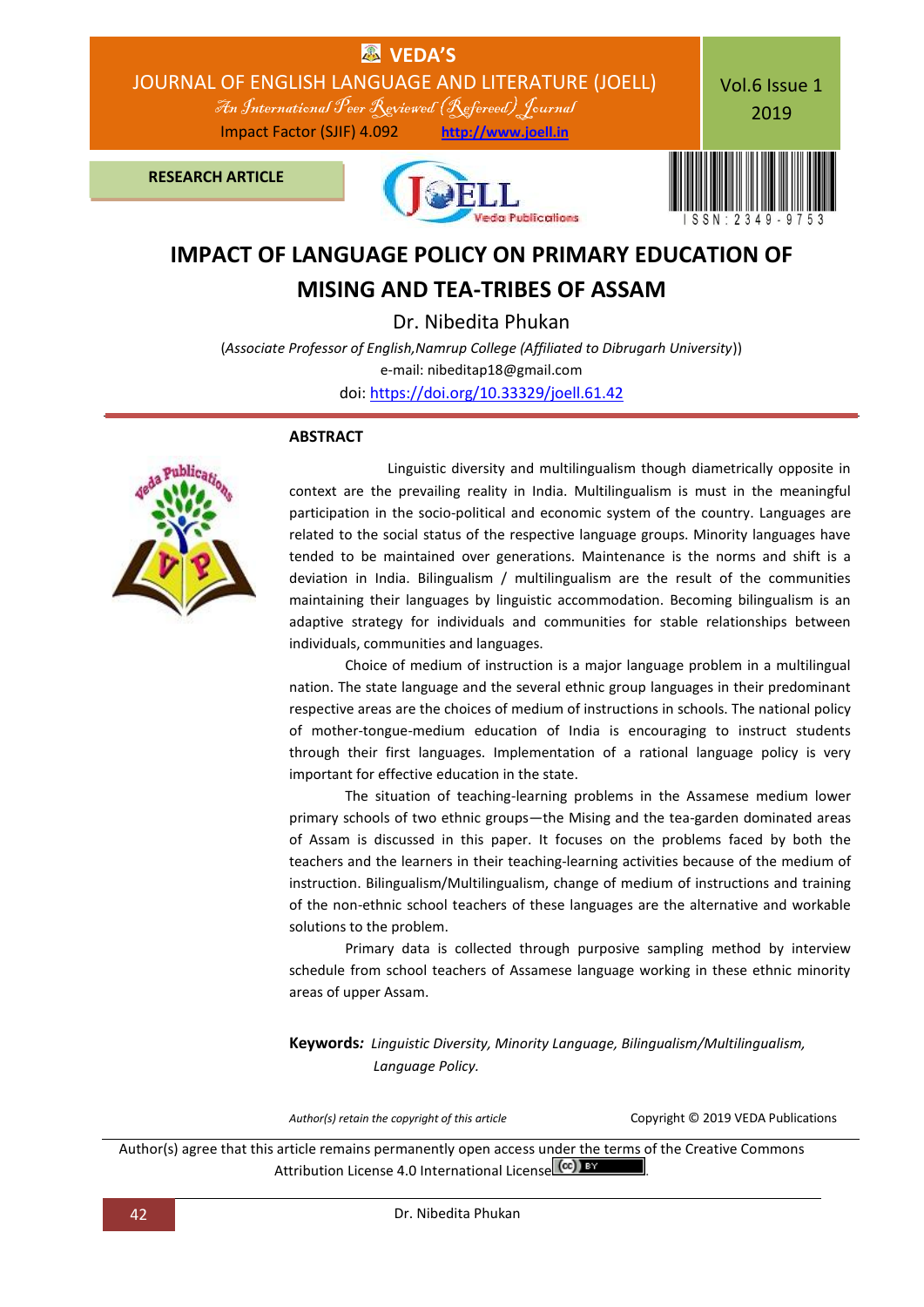

### **INTRODUCTION**

Linguistic diversity and multilingualism though diametrically opposite in context are the prevailing reality in India. Multilingualism is must in the meaningful participation in the socio-political and economic system of the country.

Human Development Reports of the United Nations 2004 finds links of cultural liberty with language rights and human development. Human development is related to the choice between one's mother tongue and one's future. Limitations on people's ability to use their native language can exclude people from education, political life and access to justice. In this global world it is important to build on and to support the multiplicity of languages. There should be the scopes and possibilities of using one's own languages. People want schools where they can have both their mother tongues and a future to cope with the global world.Formal public education for minority ethnic group students is a passive learning from authoritarian teachers teaching the cultural capital of the dominant language and class.This includes students to reproduce the dominant culture leading to their own subjugation. It is difficult for the minority ethnic people to attract respects and to promote their rich linguistic diversity and cultural heritages. Right to learn and maintain one's native language is leading to the concept of bilingualism and multilingualism in schools.

The first chair of United Nations Permanent Forum on Indigenous issues Ole Henrik Magga sums up the connections between the concepts of human rights, language, language policy and education. Choice of medium of instruction is a major language problem in a multilingual nation. The state language and the several ethnic group languages in their predominant respective areas are the choices of medium of instructions in schools. The national policy of mother-tongue-medium education of India is encouraging to instruct students through their first languages.

Andersson and Boyer have given a classic example of bilingual education as one in which two languages isbeing used as languages of instruction of subjects other than the languages themselves. This means the using of number of languages of instruction in schools. In multilingual education more

than two languagesare used by the teachers for giving instructions to students other than the language subjects themselves. Multilingual practices are influenced by social, political, historical, economic and linguistic factors.

William Mackey has subdivided the teaching of languages into four categories.The relationship between the languages of the home and schools; curriculum; the linguistic character of the immediate environment as compared with the wider national environment; and the function, status and differences between the languages.

Widespread use of two or more languages in different domains of daily life leads common people to communicate among themselves and with members of different speech communities. Khubchandani and Pattanayak opine that despite linguistic diversity, communication across the country remains open and unimpaired. Pattanayak says that if one draws a straight line between Kashmir and Kanyakumari and marks every five or ten miles then one will find that there is no break in communication between any two consecutive points. This is possible because of the local and regional level bilingualism in India.

In dominant monolingual societies language contact is associated with language shift. In such societies, bilingualism is a transitional matter from monolingual situation in native language to monolingual situation in the dominant contact language. In India minority languages in contact have tended to be maintained over generations. In India, language maintenance is the norms while in contact of several and the dominance languages. Such maintenance norms are supported by the multilingual ethos and the non-competing roles of languages in the lives of the common people.Though this is a norm and characteristic of Indian societal contact, the minority languages suffer from marginalization and negligence for the hierarchical nature of multilingualism in India.David Gradded opines, "Multilingualism becomes the norm of postmodernism". Again he defines, "Postmodernity is the age of the multilingual speaker".

In Indian context, multilingualism involves in different social interactions and different domains of daily life. Bilingualism and multilingualism are the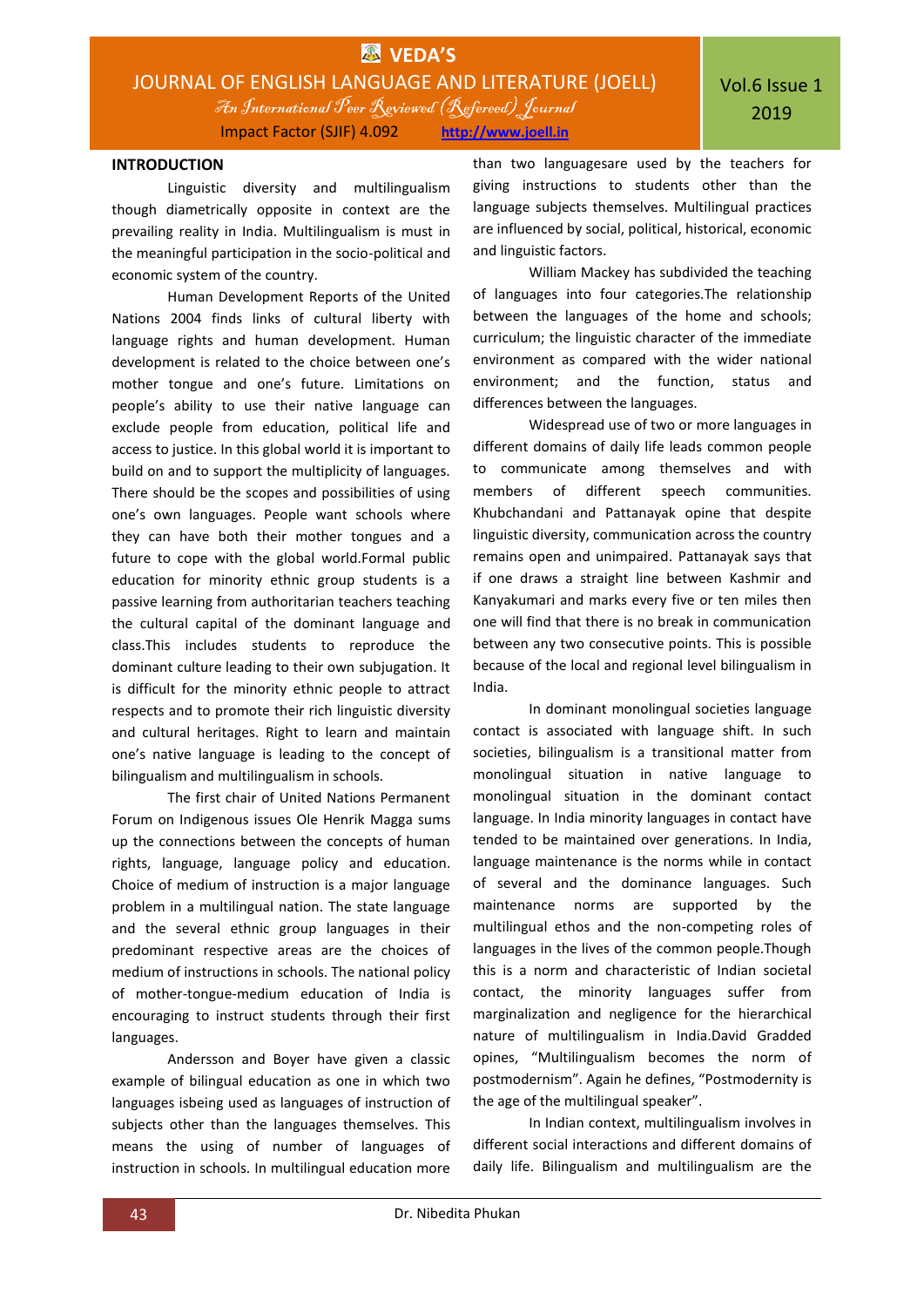# **EX** VEDA'S JOURNAL OF ENGLISH LANGUAGE AND LITERATURE (JOELL) An International Peer Reviewed (Refereed)Journal Impact Factor (SJIF) 4.092 **http://www.joell.in**

situations of the outcome of communities maintaining their languages. People maintain their languages not by rejecting the contact languages, but by linguistic accommodation. Adopting bilingualism and multilingualism is an adaptive strategy for individuals and communities and this effectively stabilize the relationship between individuals, communities and languages. Maintaining the mother tongues along with bilingualism and multilingualism at the individual and the community levels, social, psychological and educational level lead to increase the benefit of the minority ethnic groups. Sir George Grierson opined in his 'Linguistic Survey of India' that India enumerated 875 languages as languages in use.The Indian Constitution has recognized twenty two languages in the Eight Schedule as of May 2007. According to the 1971 census, the country has 1,652 languages belonging to five different language families: Indo-Aryan, Austro-Asiatic, Tibeto-Burmese and Semito-Hamitic.Hence, the subject of multiplicity of languages has become a matter of research for scholars in linguistics and languages in India.

The present study deals with the problems faced by the teachers in the ethnic group dominated arealower primary schools. The medium of instruction in these schools is Assamese, the regional language of the state whereas the home language of these minority group students differs from the medium of instruction at schools. As the home language and the medium of instructions at schools are different from each other, the situation leads to some difficulties in both the teaching-learning situations in these schools. This is the sole focal point of the study.Further studies can be carried out on some relevant aspects in different levels of education on the educational language policy of Assam.

#### **DISCUSSION**

The investigator tries to focus on the language used in the lower primary schools of ethnic or minority group dominated areas in Assam. It is found that there is a gap between the teaching and the taught in some of the schools of such areas. The study tries to investigate the implementation of the policies of some committee which try to bridge the gap.

The sixth All India Educational Survey shows that only 41 languages are currently used in schools,

either as medium of instruction (MI) or as a school subject. This number has declined from 81 in 1970 to 67 in 1976, 58 in 1978, 44 in 1990, and 41 in 1998. The use of minor languages and the use of tribal languages as languages of teaching are declining very fast. Although the three-language formula recommends the use of the mother tongue or regional languages as the medium of instruction or as the first language in schools and as a school subject, but in practicality less than 1% of the tribal or minor ethnic group students get the opportunity to be educated in their mother tongues, mismatch between school language and home language leading to subtractive language development of these students. This is a problem to analyze and discuss for the balance of ethno linguistic diversity and for individual freedom.

Dr. C. P. Ramaswami Aiyar opines in favour of instruction being imparted in one's mother tongue until the secondary stage.The Indian democracy is a committed one with the determination of responsibility, duty and rights which each individual would enjoy for the growth of his personality and obligations towards the country and society.

Assamese, which is the regional language of the state, as the medium of instruction in the primary level schools in the minority and ethnic group dominated areas deprive students of their home language subtracting them from language development. The issues of language education policy are universal. Teachers and students of Assam have faced some problems because of the threelanguage policy in education. The three-language formula was the official policy of the government of India of 1957 which recommended the use of regional language or mother tongue as the first teaching-language for five years; Hindi in non-Hindi areas and any other language in Hindi areas as the second language for three years; and English as the third language subject from the third year onwards. This policy recommended regional language or mother tongue to be implemented as a medium of instructions (MI). Further, the distinction between regional languages and mother tongue was not clear. This led to forced imposition of the majority regional language on the minority and tribal language groups. This policy was applicable to the government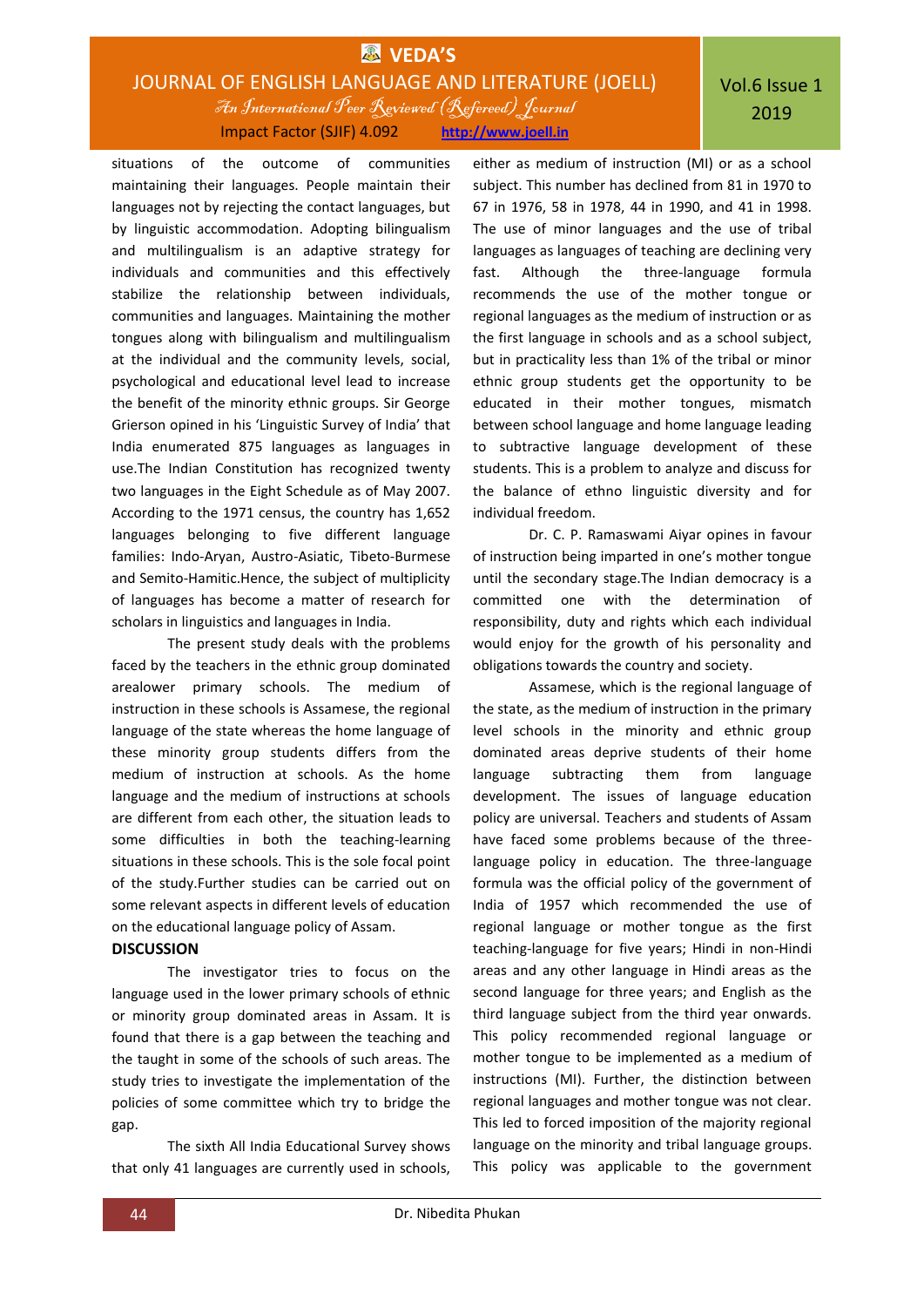

sponsored education only. The private educational institutions were free to introduce their own system in respect of languages.

In 1964 the three-language formula was modified. Hindi was no longer compulsory for non-Hindi areas, and English could be taught either in place of Hindi or as a foreign language. According to this modified formula, the three languages to be studied as subjects in school curriculum regardless of the medium of instructions: mother tongue or regional language; Hindi or English; and one modern Indian language not covered under the first two language categories, and not used as medium of instructions. In addition, for the tribal children this modification also proposed the use of the tribal language as the medium of teaching for the first two years and oralinstructions in the regional language and use of regional language as medium of instructions from the third year onwards. The threelanguage policy under went several modifications, and different versions were applied depending on how the formula was interpreted in various states and school systems.

With respect to minority languages, a significant policy recommendation was made in The Ramamurti Committee Report. It recommended setting up minority-language-medium primary schools in the areas with at least 10% minority language speakers. It also suggested that having parallel sections in the same schools for instructions in the minority and majority medium so that the minority children are not to be segregated from the other children. In such areas it is recommended to appoint minority language speakers for teaching the minority children. But these recommendations mostly remained unexecuted.

In the language policy of Assam which is based on the Indian language policy differentiate the minority ethnic languages from the majority regional languages of the state.From the policy perspectives in India, and in practice, use of different languages in a succession of phases mainly withmonolingual instruction through the medium of one language first, then through another, and even a third is sometimes considered as multilingual education. There are two types of multilingual education in Assam and India: informal multilingual education and formal multilingual education.

In some schools, the medium of school instruction needs to be supplemented or supported by another language. The lesson may be read in the medium of school instructionand explained, discussed and clarified in another language particularly when the medium of instruction is not the mother tongue of some or all students.

Sometimes when teachers are not familiar with the students' mother tongue, mostly when tribal and ethnic group students are taught by non-tribal teachers, who do not know the students' home language, then the classroom interactions are being conducted in a local language. In such cases a simplified register is being informally used for classroom communications. In such situation the language of the majority student becomes as formal medium of instruction.

The medium of instruction is the majority language of the region or the state and other languages are taught as school subjects.These programs follow the three-language policy. But the implementation differs from state to state.

There are some issues regarding the status of languages in education policy. James Tollefson and Amy Tsui opine on the key issues of language policies in education (2004): medium of instruction policies; the gap between the pluralist discourse and the monolingual practice;the importance of resources; the relationship between ethno-linguistic diversity and social conflict; the potential rights in education; and the tension between global and local concerns.

Assam is a state of multiple languages. Assamese is the medium of instruction of the government aided schools and some of the private schools are taught in the state or regional language. The medium of instruction is English in most of the private schools in the state. There are some schools which are taught in Hindi and Bengali media. In the Bodoland territorial areas Bodo is the medium of instruction in schools.

The schools in these two tribes and ethnic groups dominated areas are having the lower primary schools where Assamese is the medium of instructions. The students of such schools belong to these tribes whose home language is different from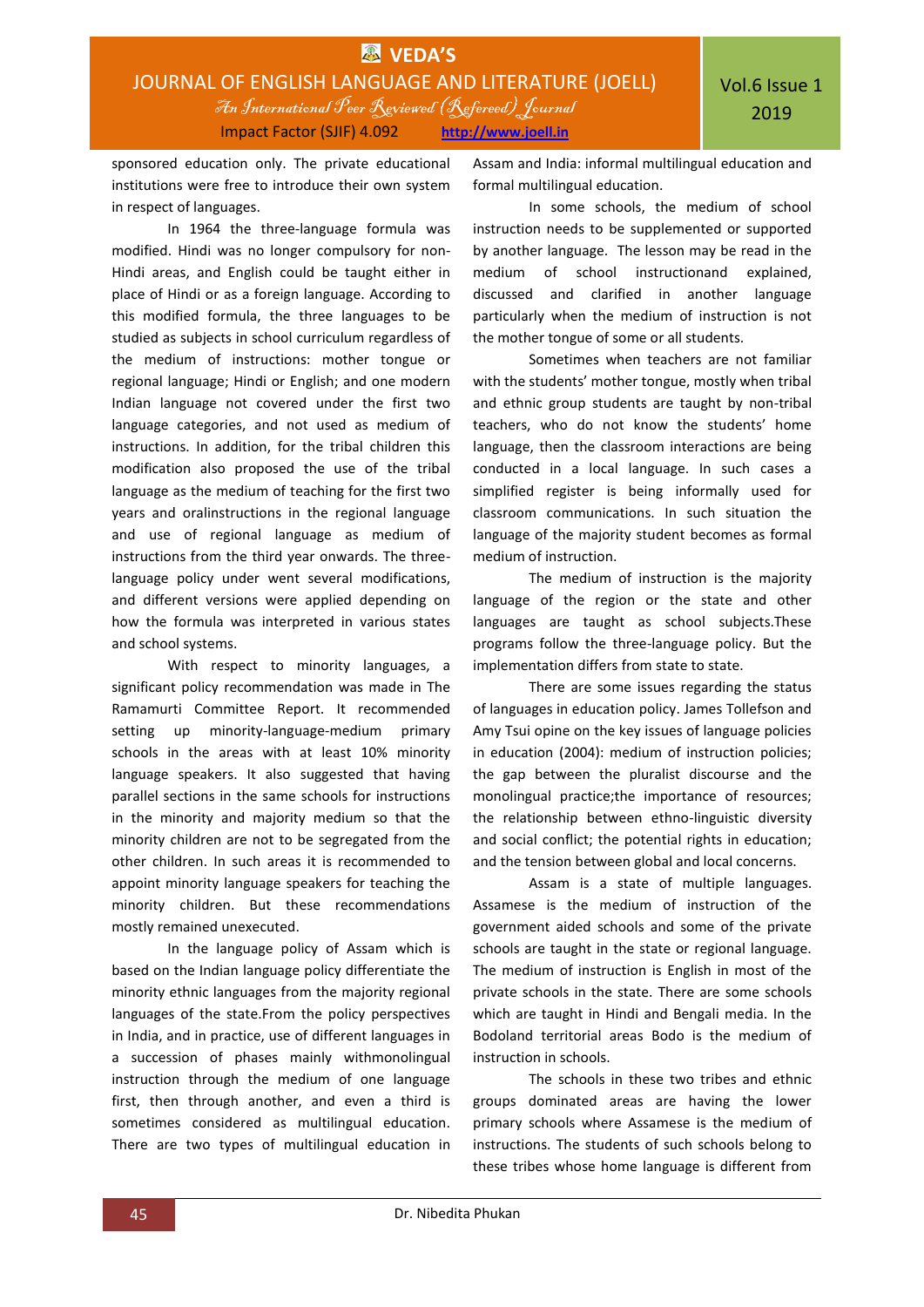# **EX** VEDA'S JOURNAL OF ENGLISH LANGUAGE AND LITERATURE (JOELL) An International Peer Reviewed (Refereed)Journal Impact Factor (SJIF) 4.092 **http://www.joell.in**

the language of the medium of instruction. Somewhere there is a language gap between the teachers and the students as some of the teachers do not belong to the students' communities. The instruction is given in Assamese which is neither the mother tongue nor the home language of the students. In such situations teachers have to use multilingualism as the medium of instruction in the schools. Partial bilingual education is the most convenient means of instruction in such schools. As the students of class I and II in these schools cannot follow the instructions in the regional language, teachers have to learn the language of the students to teach them in their own accord. Most of these teachers have to take help of the students of the upper classes of the school or from their colleagues and the elderly people of the village to learn the tribal and the ethnic languages.

The investigator found from the study that in the tea-tribe student schools, the teachers use Sadree language, the lingua-franca among the different tea-tribes. It is known fact that different tea-tribes in Assam have their own dialects and they have to use Assamese to communicate with the mainstream Assamese people and Sadree language to communicate among themselves. Teachers not speaking the tea garden languages have to learn this language to impart instructions in the first two classes in the lower primary schools. In the Mising students dominated schools also the same situation prevails. The teachers not speaking the missing language have to learn the language themselves to instruct students in these two classes. The method of instruction used by the non-Misingand non-tea-tribe teachers in these lower primary schools is,

Assamese—>Mising/Sadree—>Assamese.

The method of instruction is a two way process as the teachers have to use both Assamese and the home language or the lingua-franca of the ethnic and the minority groups in the state. Some training for teachers may be helpful in such situations.

The difficulties in teaching-learning situations for the language gap between the teachers and the students can be bridged by the recommendation of the Ramamurti Committee Report. The study exposes the problem faced both by the students and the teachers in such schools. But it is found from the study that the Ramamurti Committee Reportis not being implemented by the Assam government for an effective teaching-learning situation in such lower primary schools.

The attitude of the teachers regardingtheethnic language is that the students to be taught in Assamese language so that after attending two years in schools the students of the ethnic groups will be able to understand the medium of instruction in Assamese. All the teachers belong to the ethnic communities opine to teach students in the regional language so that they can keep pace with the students from mainstream medium schools in the state.It is the opinion of these teachers that Assamese is an important language to learn in this modern and advanced global world. The knowledge of this state language can give opportunity for higher education, social status and better job options.

- (a) The investigator finds from the study that in the ethnic or minority student dominated schools,in the first two classes, students find difficulties to follow the instructions in Assamese.
- (b) Teachers who do not speak students' home language learn the language of the students from their colleagues, upper class students and villagers etc. for better communication with these small children.
- (c) The state language Assamese is an important language in this academic process.
- (d) State government is not implementing the policies to impart education to the ethnic and minority students in their mother tongue or home language.

## **CONCLUSION**

Multilingualism and bilingualism is an indispensible factor in the lower primary schools of Assam. Though Assamese is the regional language of the state and the medium of instruction is Assamese in state-run schools a difficult situation exists in the teaching-learning situations in the lower primary levels. It is an unavoidable language of instructions in the teaching-learning processes where Assamese is neither the mother tongue nor the home language of the Mising and the tea-tribe students of Assam.